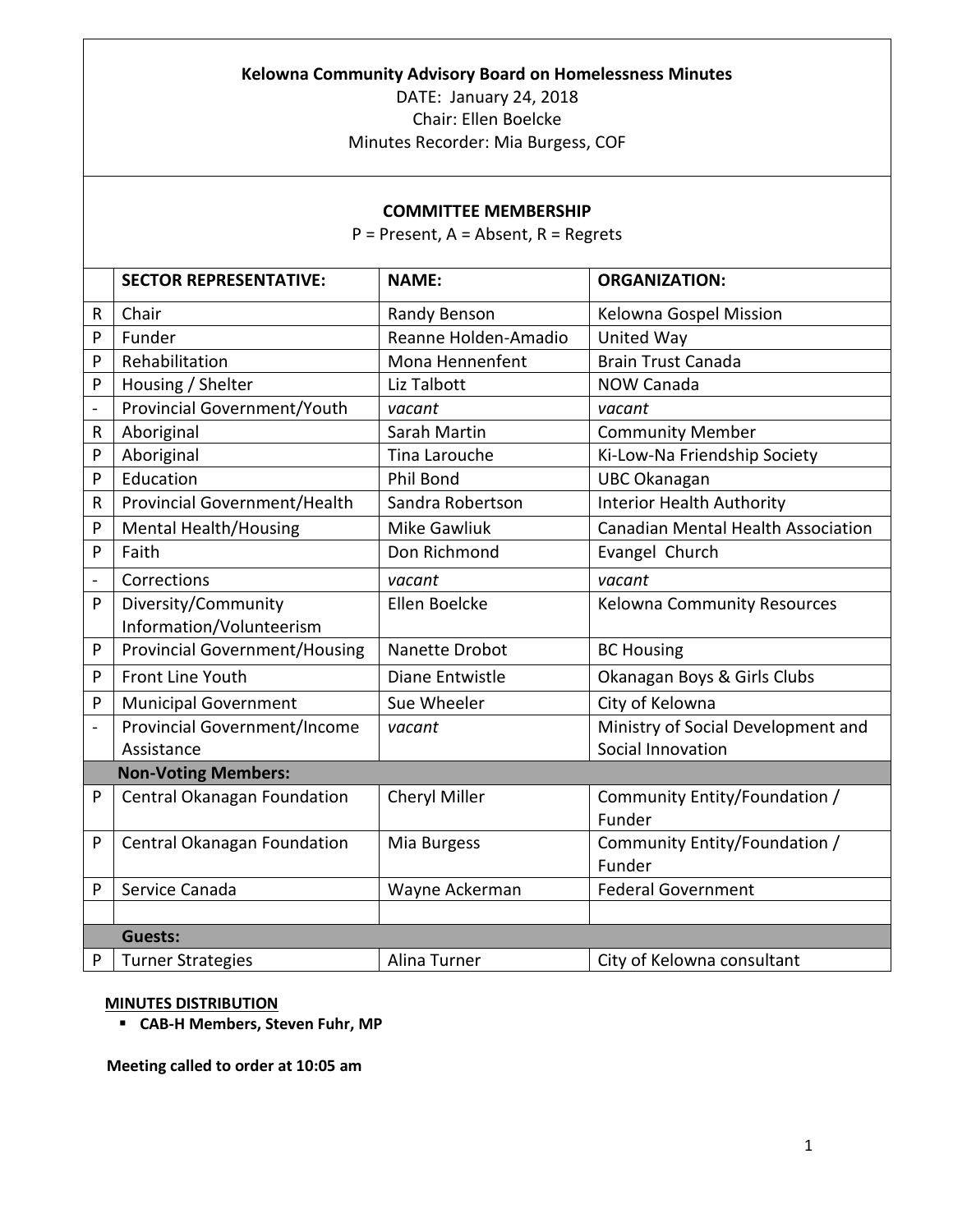| <b>AGENDA ITEM</b>                                                                                                 | <b>ACTION</b> |
|--------------------------------------------------------------------------------------------------------------------|---------------|
| 1. Welcome to new members and guests and Introductions - Ellen                                                     |               |
|                                                                                                                    |               |
|                                                                                                                    |               |
| 2. Approval of January, 2018 Agenda and November, 2017 Minutes - Ellen                                             | Diane, Reanne |
|                                                                                                                    |               |
| 3. Journey Home update-Alina                                                                                       |               |
| Alina presented an overview of the Journey Home Summit and Youth Summit that<br>$\bullet$<br>took place this month |               |
| A draft plan will be shared at a community meeting in April<br>٠                                                   |               |
| Alina will bring the draft plan to the CAB-H for feedback prior to releasing the plan<br>٠                         |               |
| to the broader community                                                                                           |               |
| Kelowna is looking at shifting to a systems approach to ending homelessness<br>٠                                   |               |
| A centralized coordinating body that manages system of care<br>٠<br>Collective impact backbone model<br>٠          |               |
| System planning goes beyond the HPS but the CAB and CE play a role in system<br>$\bullet$                          |               |
| planning                                                                                                           |               |
| The HPS will push CEs to play a larger role in system planning<br>$\bullet$                                        |               |
| Mike: A Way Home- Kelowna<br>٠                                                                                     |               |
| Youth arm of the Journey Home strategy                                                                             |               |
| Coalition model of stakeholders<br>$\bullet$                                                                       |               |
| Belinda Jackson is the project coordinator<br>٠                                                                    |               |
| Youth is prioritized in planning<br>٠                                                                              |               |
| <b>Prevention focus</b><br>$\bullet$                                                                               |               |
| Identify an array of housing supports<br>٠                                                                         |               |
| Diane: conversations at the summits were great and a lot of 'unusual suspects'                                     |               |
| attended                                                                                                           |               |
| First incidence of homelessness starts before 18 years old<br>٠                                                    |               |
| Pattern of homelessness in youth continues into adulthood<br>Aging out of MCFD care contributes to homelessness    |               |
| In-care services are stopping and we need to have leadership that<br>$\bullet$                                     |               |
| identifies that                                                                                                    |               |
| Need MCFD policy change<br>٠                                                                                       |               |
| Alina:                                                                                                             |               |
| • Can't be focused only on HPS funding                                                                             |               |
| Regional themes recognized                                                                                         |               |
| West Kelowna experiencing challenges addressing homelessness<br>$\bullet$                                          |               |
| WFN experiencing homelessness<br>$\bullet$                                                                         |               |
| Challenging "business as usual" approach to addressing homelessness<br>٠                                           |               |
| Need to address the punishing element of the current system<br>$\bullet$                                           |               |
| Collaboration has a purpose                                                                                        |               |
| Leaders and champions across sectors                                                                               |               |
| Need backbone system planning<br>$\bullet$                                                                         |               |
| HPS stream needs to be incorporated                                                                                |               |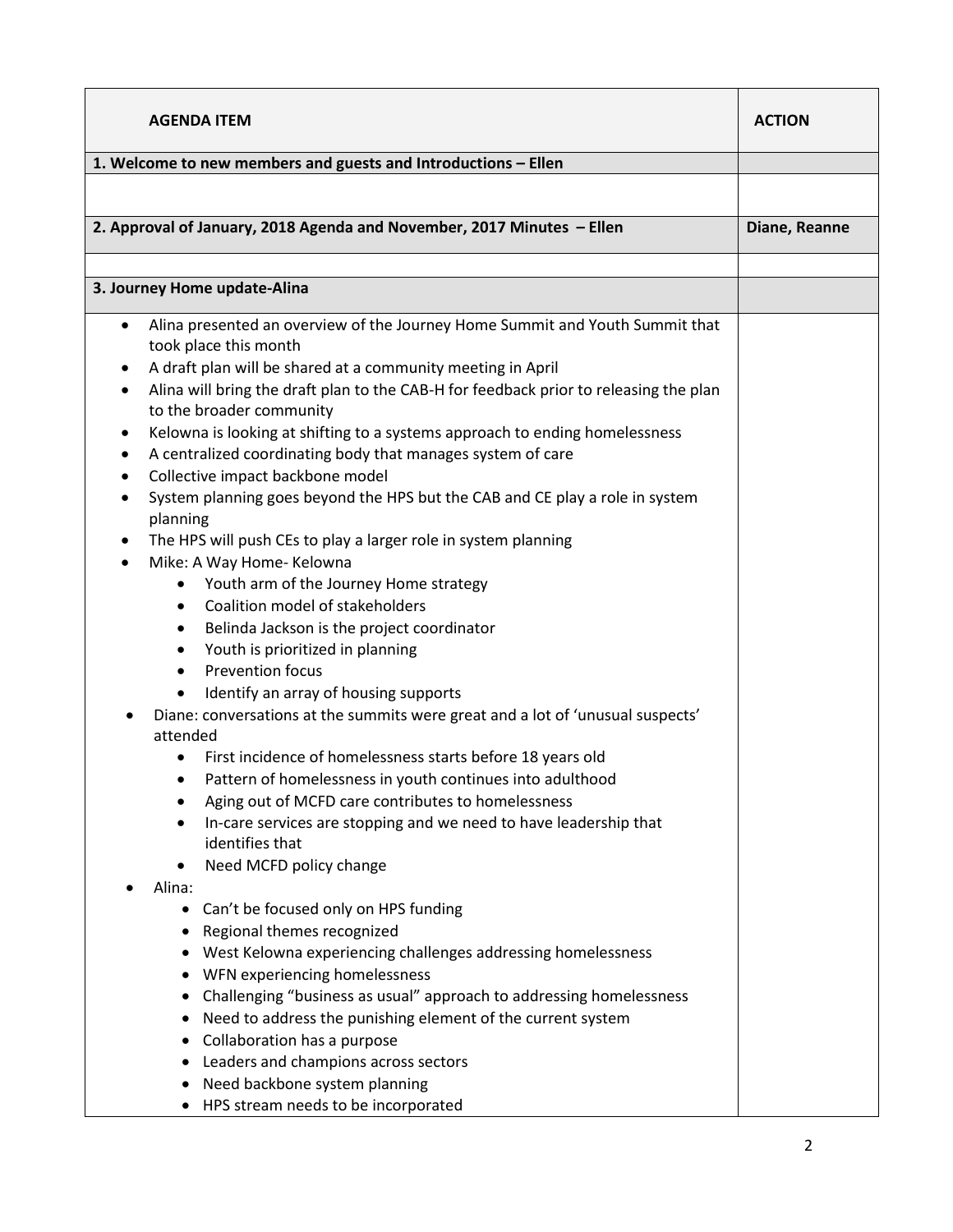| • How can you centralize supports?                                                                                        |  |
|---------------------------------------------------------------------------------------------------------------------------|--|
| • Need more housing                                                                                                       |  |
| Need integrated data and research                                                                                         |  |
| Changing attitudes around homelessness<br>٠                                                                               |  |
| Need to address people's perceptions of homelessness                                                                      |  |
| • How does funding fit together?                                                                                          |  |
| • How will coordination be addressed long-term?                                                                           |  |
| Red-zone needs to be eliminated                                                                                           |  |
| Red-zone is a barrier with cornerstone                                                                                    |  |
| • Sue: there is a lot of discussion about red-zone and impacts                                                            |  |
| • By-law and enforcement needs to be a part of creating change                                                            |  |
| Ellen: CMHA and OBGC-thanks for highlighting importance of youth approach<br>٠                                            |  |
| • How are seniors being addressed?                                                                                        |  |
| • Need to address immigrant population                                                                                    |  |
| • Seeing an increase in cost of living but not wages                                                                      |  |
| Housing is a challenge for immigrant population                                                                           |  |
| Only have 5 weeks to find housing for families<br>$\bullet$                                                               |  |
| • Overcrowding is an issue                                                                                                |  |
| Tina: Indigenous homelessness needs to be addressed<br>٠                                                                  |  |
| • Red-zone is a barrier to accessing services                                                                             |  |
| Cornerstone shelter made it difficult for others to access services at KFS                                                |  |
| Immigrants and Indigenous people access services at KFS                                                                   |  |
| • Layered issues                                                                                                          |  |
| • There are other homeless populations that need to be heard                                                              |  |
| Wayne: Alina, Does HPS want the CE to be the backbone?                                                                    |  |
| Will the Journey Home strategy say there needs to be a backbone?                                                          |  |
| Alina: paper was done on CE role in system planning                                                                       |  |
| It's not the Journey Home Task Force's role to tell the community who the                                                 |  |
| implementing body is                                                                                                      |  |
| All cities have an implementing body<br>٠                                                                                 |  |
| HPS money could go towards implementation<br>$\bullet$                                                                    |  |
| Need provincial funding                                                                                                   |  |
| Backbone sometimes sits with a non-partisan non-profit or funding agency<br>٠<br>like the Calgary Homelessness Foundation |  |
| Can the Journey Home Task Force look at how to access leaders?<br>٠                                                       |  |
| Who has the knowledge?                                                                                                    |  |
| There is more than one funder<br>$\bullet$                                                                                |  |
| Successful communities have provincial and federal funding aligned<br>٠                                                   |  |
| Leaders: CAB's, CEs, system operators                                                                                     |  |
| In Victoria, the Capital Regional District is the leader and collaborates with                                            |  |
| Island Health and the HPS                                                                                                 |  |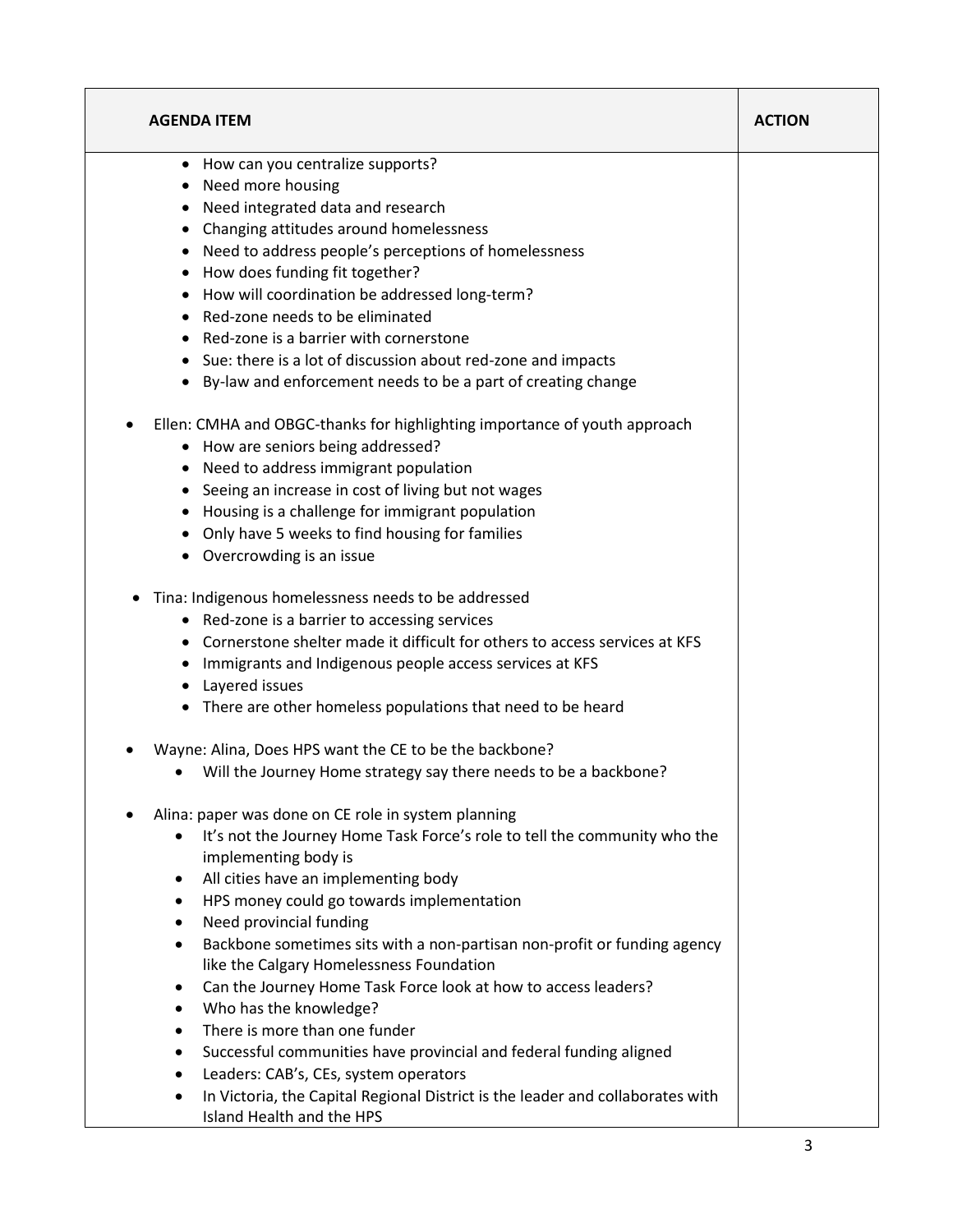| <b>AGENDA ITEM</b>                                                                                                                                                                                                                                                                                                                                                                                                                                                                                                                                                                                                                                                                                                                                                                      | <b>ACTION</b> |
|-----------------------------------------------------------------------------------------------------------------------------------------------------------------------------------------------------------------------------------------------------------------------------------------------------------------------------------------------------------------------------------------------------------------------------------------------------------------------------------------------------------------------------------------------------------------------------------------------------------------------------------------------------------------------------------------------------------------------------------------------------------------------------------------|---------------|
| Hamilton CAB is planning body, decision making body, funder<br>$\bullet$<br>Council has asked Journey Home Task Force how to advocate for changes<br>$\bullet$<br>with provincial funding<br>Journey Home Task Force needs to sit with BC Housing<br>٠<br>BC Housing funding is needed-will they contribute funding to the plan?<br>٠<br>What role will the City of Kelowna take?<br>٠<br>Are we looking at Kelowna or Central Okanagan?<br>٠<br>Where is the regional district?<br>$\bullet$<br>Diane:<br>Role of CAB has been a struggle<br>٠<br>Revisit goals periodically<br>٠<br>Wanted to wait to see what the city was planning so we weren't;<br>٠<br>duplicating<br>Sue was added to the CAB and the CAB has supported the work of the<br>$\bullet$<br>Journey Home Task Force |               |
| <b>CAB-H MOTION:</b><br>CAB-H will support and align with the obligations of the Journey Home strategy<br>that is currently being undertaken by the City of Kelowna and advocate for one<br>plan that also satisfies HPS financial requirements.<br>Motion approved by CAB-H : Diane motioned to accept, Phil (seconded)                                                                                                                                                                                                                                                                                                                                                                                                                                                                |               |
| 4. 2018 Point-in-Time Count- Jordan                                                                                                                                                                                                                                                                                                                                                                                                                                                                                                                                                                                                                                                                                                                                                     |               |
| 2018 PiT will be conducted during THE first week of March<br>٠<br>Will take time to process data<br>٠<br>Final report will be available in late May<br>٠<br>Provided an overview of 2016 PiT snapshot<br>٠<br>PIT counts measure a point in time<br>HPS PIT specifically focuses on absolute homelessness-core population enumerated<br>Want to reproduce the 2016 count so the 2018 count it is measurable<br>2016: 50 volunteers and 20 team leads<br>2018: We need 5 more team leads for the 2018 count and hope the CAB-H can<br>help identify staff at their respective agencies<br>2018: talks with Foundry and OBGC to hold 2 magnet events for youth                                                                                                                            |               |
| 5. A Way Home-Kelowna -Diane                                                                                                                                                                                                                                                                                                                                                                                                                                                                                                                                                                                                                                                                                                                                                            |               |
| Will align with the Journey Home Task Force<br>6. Penticton update-Reanne                                                                                                                                                                                                                                                                                                                                                                                                                                                                                                                                                                                                                                                                                                               |               |